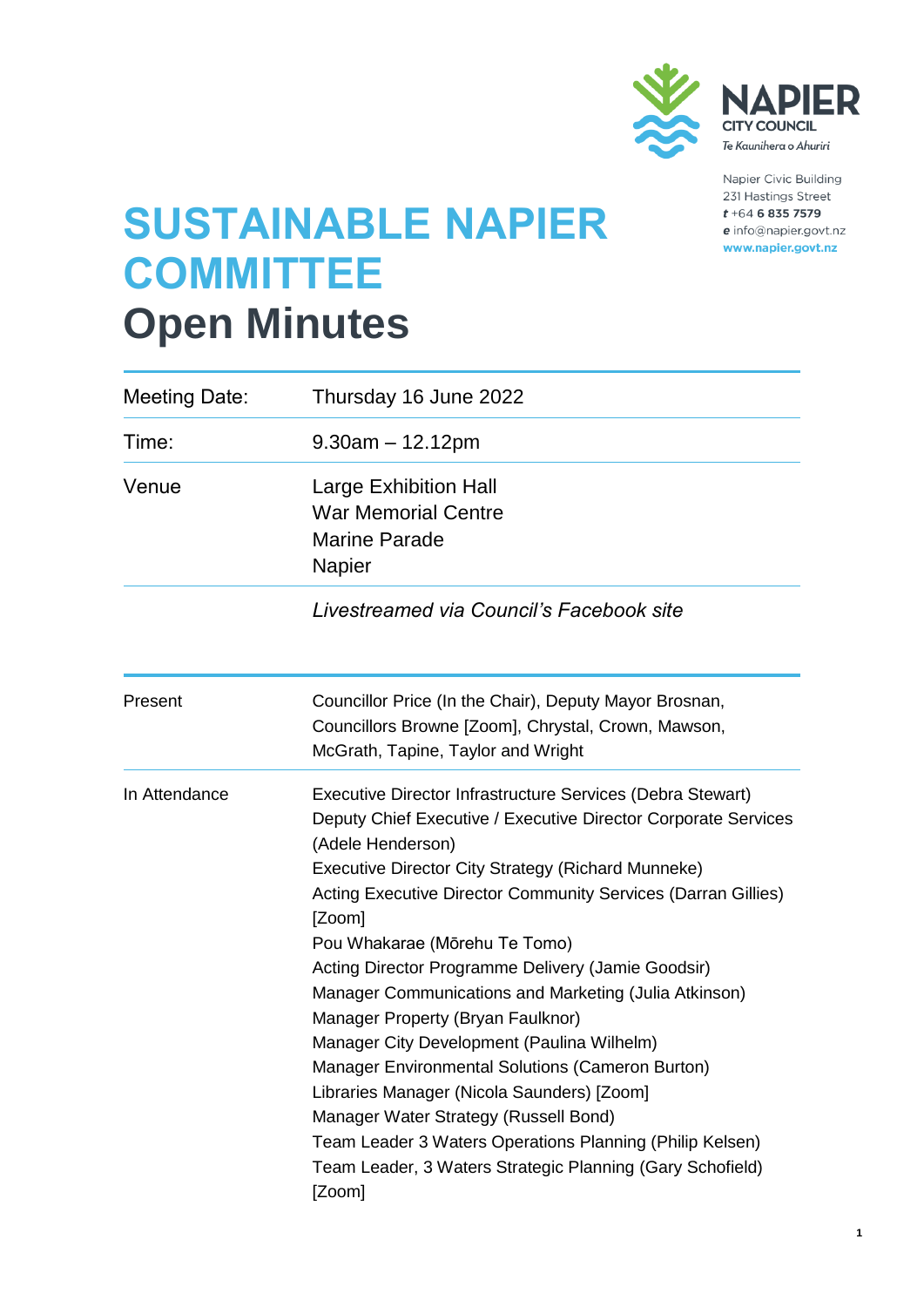|                | Team Leader Transportation (Robin Malley)<br>Māori Partnership Manager - Te Kaiwhakahaere Hononga<br>Māori (Beverley Kemp-Harmer)<br>Māori Partnership Manager - Te Kaiwhakahaere Hononga<br>Māori (Hilary Prentice) [Zoom]<br>Strategic Planning Lead (Fleur Lincoln)<br>Senior Policy Analyst - Climate Resilience (Heather<br>Bosselmann) |
|----------------|----------------------------------------------------------------------------------------------------------------------------------------------------------------------------------------------------------------------------------------------------------------------------------------------------------------------------------------------|
| Administration | Graphic Designer (Tammie Crompton)<br>Governance Advisors (Anna Eady and Carolyn Hunt)                                                                                                                                                                                                                                                       |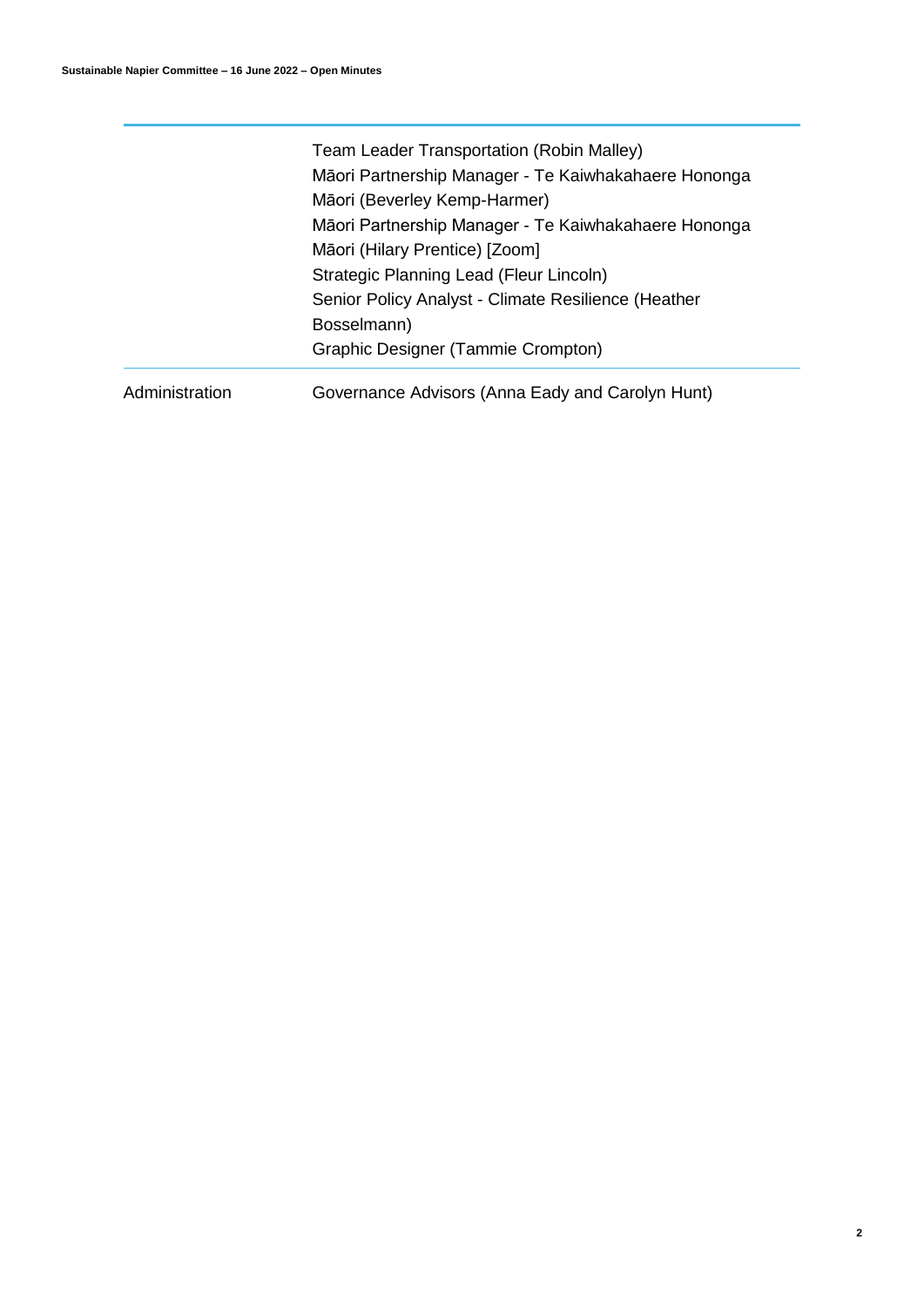## **Karakia**

The meeting opened with a karakia.

## **Apologies**

Councillors Mawson / Wright

That the apology from Mayor Wise and Councillors Boag, Browne, Simpson be accepted.

Carried

## **Conflicts of interest**

Nil

**Public forum** 

Nil

**Announcements by the Mayor**

Nil

**Announcements by the Chairperson**

Nil

## **Announcements by the management**

#### **Top Five Water Projects.**

- 1. Davies waste are on site doing the Pandora Pipeline preparation work.
- 2. Treatment plants are being installed onto the Awatoto site next week.
- 3. Council is currently in the last stages of recruitment for a new Water Treatment Operator role, which will include responsibility for maintaining and operating the drinking water treatment plants.
- 4. The new Taumata Arowai drinking water regulations will not come into effect until the end of this calendar year and they will be monitored from the start of 2023.
- 5. Divers are on site today to investigate a leak in the outfall pipe. It is not known how this leak was created, but the divers will investigate and Council will be updated when the details are known.

## **Confirmation of minutes**

#### Councillors Taylor / Crown

That the Minutes of the meeting held on 5 May 2022 were taken as a true and accurate record of the meeting.

#### Carried

## **Attachments**

1 2022-06 Top 5 Water Projects (Doc 1473896)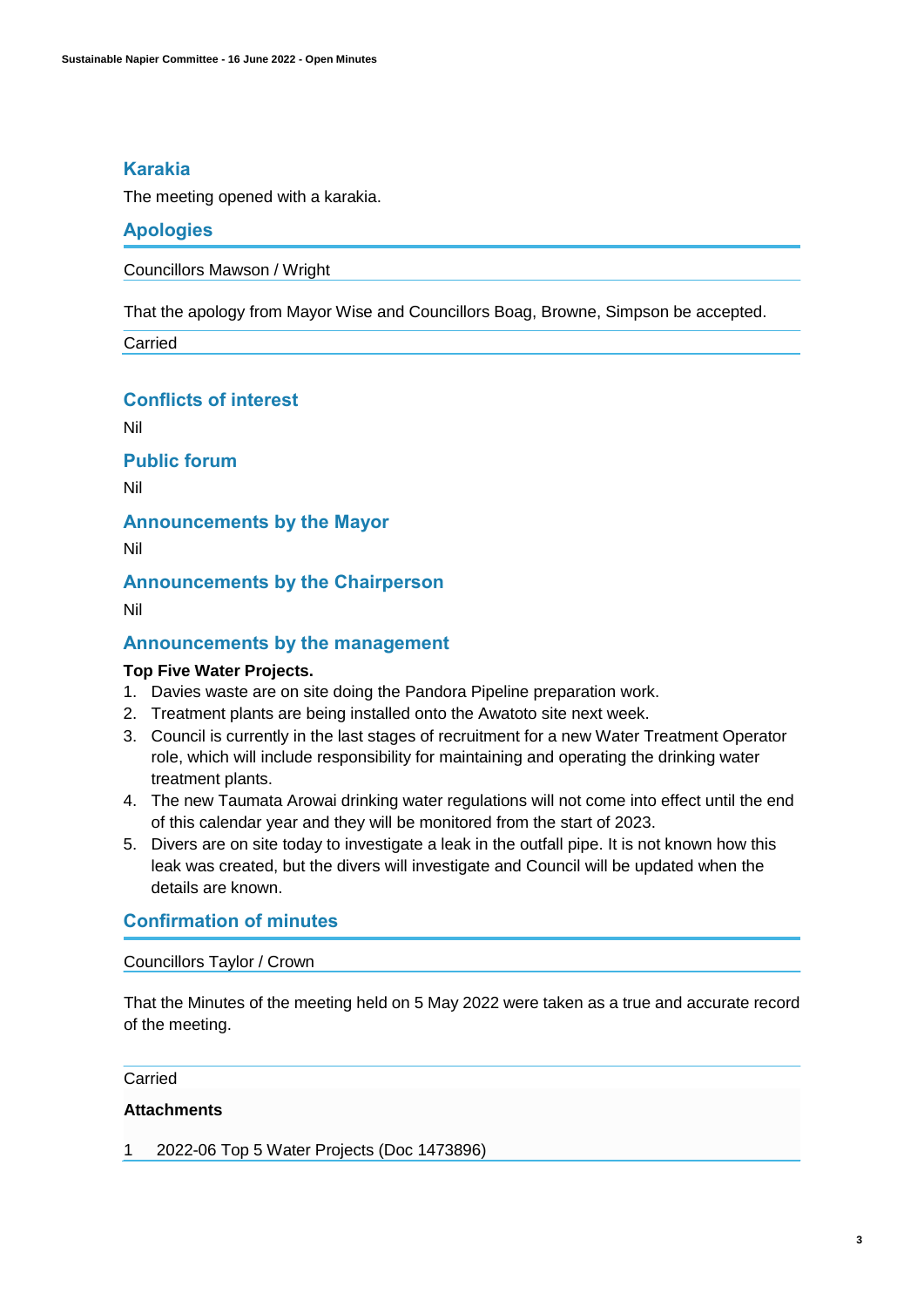## **AGENDA ITEMS**

## **1. KERBSIDE RECYCLING - INCREASED LEVEL OF SERVICE - TYPE 5 PLASTICS**

| Type of Report:             | Procedural                                      |
|-----------------------------|-------------------------------------------------|
| Legal Reference:            | Local Government Act 2002                       |
| Document ID:                | 1467994                                         |
| Reporting Officer/s & Unit: | Cameron Burton, Manager Environmental Solutions |

#### **1.1 Purpose of Report**

The purpose of this report is to outline an increase to the level of service to Napier's kerbside recycling service through the introduction of the acceptance of type 5 plastics for collection and recycling.

#### **At the meeting**

The Officer spoke to the report and in response to questions from the Committee it was noted:

- There was previously a Council approved variation to the recycling service contract due to the unexpected high participation rate of residents. This change will not increase participation or cost as residents still have the same sized three bins to put their recycling out in.
- The increase use of the recycling service enables residents to comply with the Joint Waste Management and Minimisation Plan (WMMP), due to be renewed soon, which aims for residents to take responsibility for reducing their waste. Central Government's legislation changes and Waste Reduction Strategy will help inform the WMMP renewal.
- It has been noted that there is a reduction in tonnage going to the Omarunui Landfill. This is across all forms of waste, including construction waste. It is rare for contaminated recycling to be redirected to the landfill now as the kerbside collection service will not pick this up if it is seen in a resident's crate.
- It will be possible to monitor whether there is an increase in type 5 plastics being added to the recycling service.
- Type 5 plastics will be sent to Waiuku and be turned into fence posts.

#### **COUNCIL** Councillors Brosnan / Taylor

#### **RESOLUTION**

The Sustainable Napier Committee:

- a. **Endorse** an increase to the level of service to Napier's kerbside recycling service through the introduction of the acceptance of type 5 plastics for collection and recycling.
- b. Make a **Decision of Council** under delegated authority for the reason that this service is available to Napier with a short turnaround time, and a delay in approvals will result in type 5 plastics going to landfill until an endorsement is made.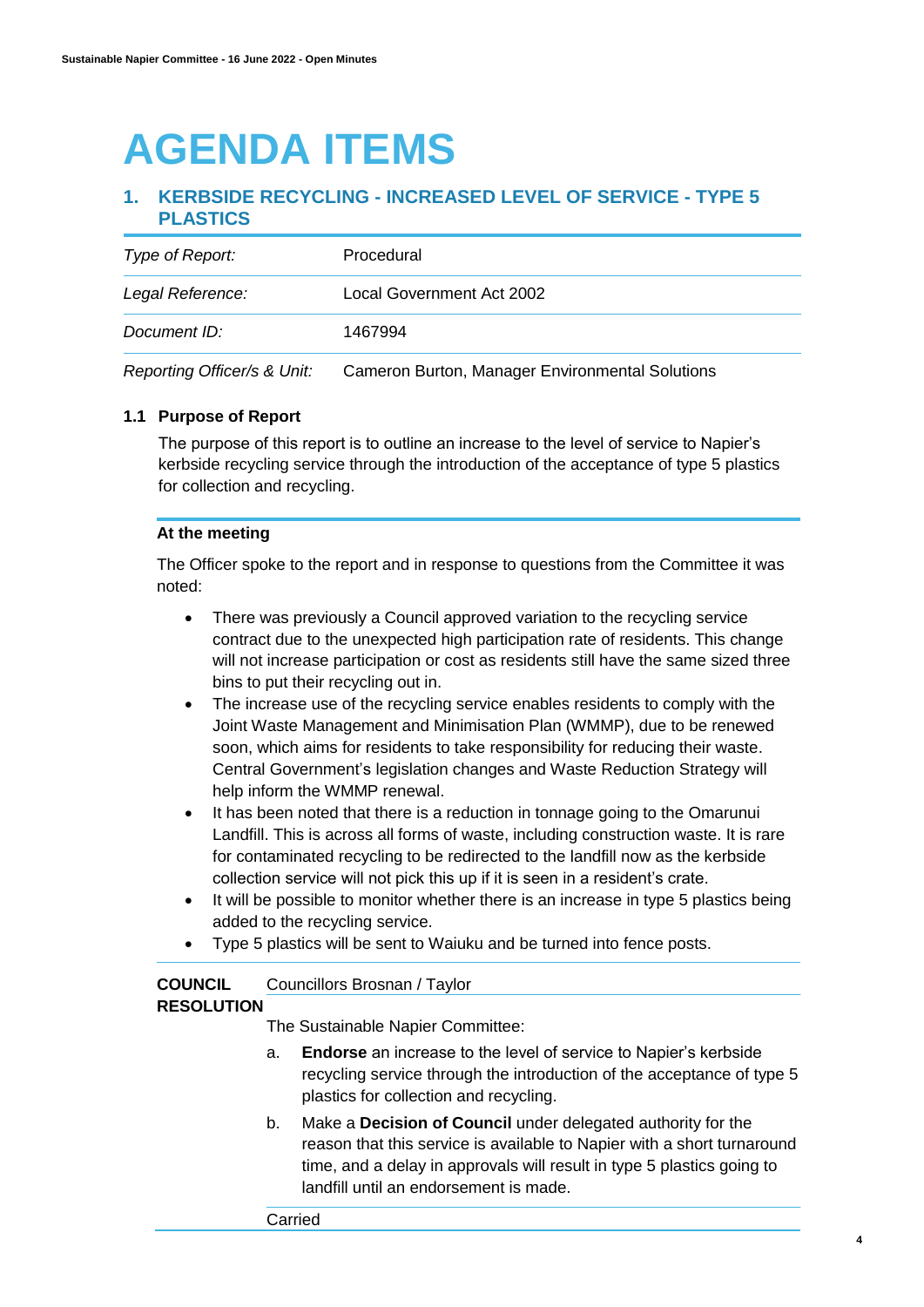## **2. CAPITAL PROGRAMME DELIVERY**

| Type of Report:             | Information                                       |
|-----------------------------|---------------------------------------------------|
| Legal Reference:            | N/A                                               |
| Document ID:                | 1467632                                           |
| Reporting Officer/s & Unit: | Jamie Goodsir, Acting Director Programme Delivery |

## **1.1 Purpose of Report**

To provide Council with information on the 2021 Long Term Plan (LTP) Capital Programme and initiatives underway to improve Capital Programme Delivery.

#### **At the meeting**

The Officer took the report as read and there were no questions from the Committee. It was noted that going forward this report will include capital project work from across Council, not just the capital projects being worked on within the Programme Delivery Directorate.

### **COMMITTEE**  Councillors Crown / Tapine **RESOLUTION**

The Sustainable Napier Committee:

a. **Receive** the report titled "Capital Programme Delivery".

Carried

## **3. THREE WATERS OPERATIONAL UPDATE**

| Type of Report:             | Operational                                             |  |
|-----------------------------|---------------------------------------------------------|--|
| Legal Reference:            | N/A                                                     |  |
| Document ID:                | 1468002                                                 |  |
| Reporting Officer/s & Unit: | Russell Bond, Manager Water Strategy                    |  |
|                             | Philip Kelsen, Team Leader 3 Waters Operations Planning |  |

#### **3.1 Purpose of Report**

Regular reports are provided in relation to Three Waters capital works, including Reform programme of works. Given the priority Council has placed on Three Waters it is considered appropriate to provide a brief update on Three Waters operations planning activities, key findings and status of remedial actions for information.

#### **At the meeting**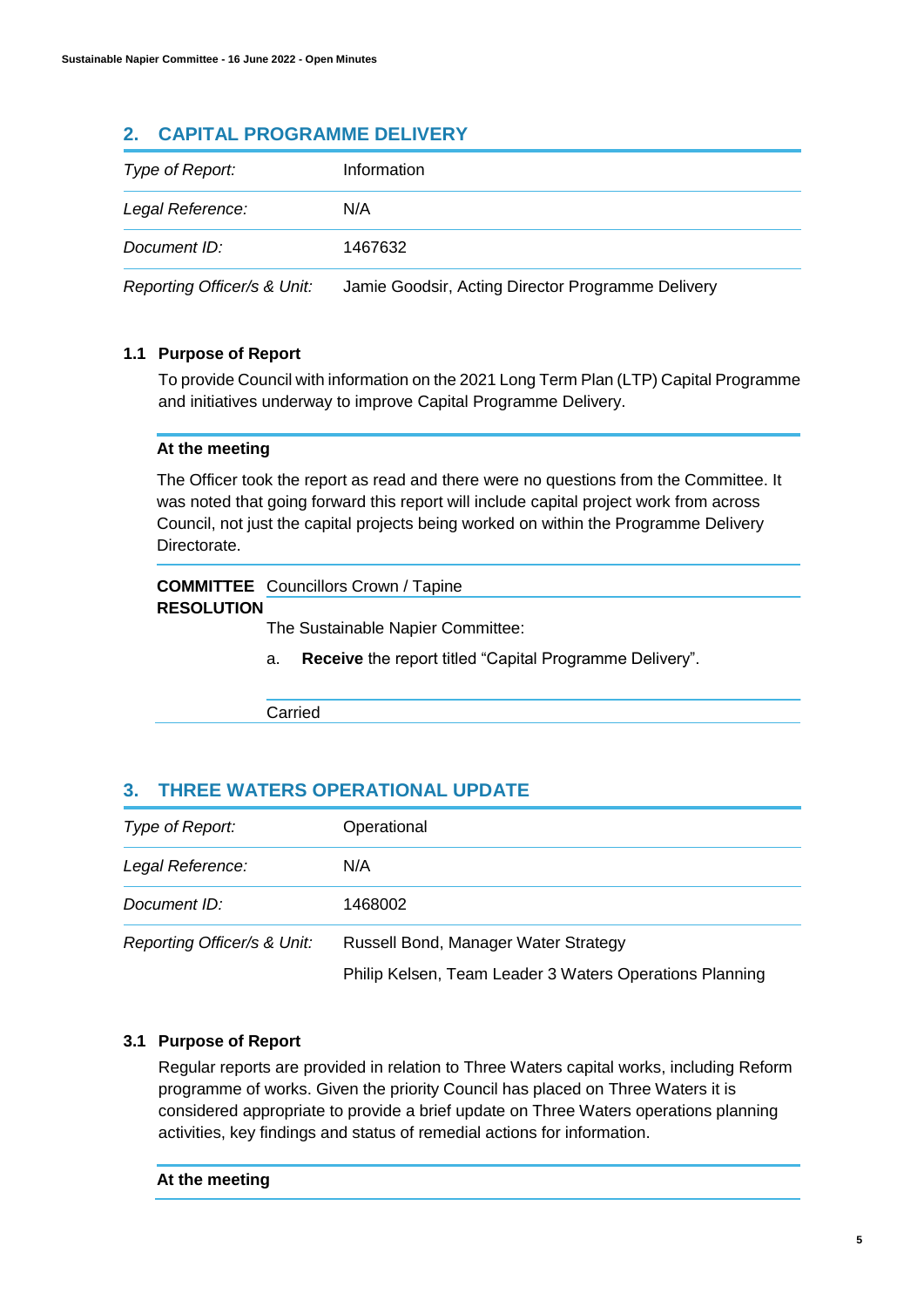The Officer spoke to the report and in response to questions from the Committee it was noted:

- To mitigate the risk of flooding Council Officers are conducting a leak detection programme across the city and are repairing leaks that are found. A lot of water from leaks gets absorbed back into the ground water table, so goes unseen. This programme has significantly increased Council staff workloads so leaks are triaged and the top priority leaks are repaired first.
- A lot of the leaks found are in the Council network. If a leak is located on private property Council will notify the property owner of the leak and a time period for the repair. They have to organise a plumber to repair the leak, then Council follow-up to check on the repair. This process is managed through the bylaw which aims to enforce efficient water use.
- There is an annual water loss survey conducted which is part of the performance reporting for the Annual Report. Last year water loss was at about 20%. This is not just loss from pipes, but also at the reservoirs and treatment plants.
- Council staff are doing work to improve understanding on the ground water.
- Increased incidences of collapsed pipes in the oldest streets, which have pipes with a high activity, is being seen. Council is seeking to understand this infrastructure better.
- To clear debris out of pipes a number of techniques can be used. One is hydrojetting, a lot of water through a pipe manhole where there is a hydro truck to suck out the water and debris. This is a labour-intensive process.
- The level of deterioration at the Enfield Reservoir was unexpected, but the risk of catastrophic failure in a significant seismic event has been mitigated. Council Officers are looking at whether the Mataruahou project will need to be accelerated because of this development.
- The witches hats trial has been targeted to high use industrial sites.
- There has been sampling of the affected area where the outfall leak is. There are signs on the foreshore notifying residents of the risk for collecting kaimoana and for swimming. There is also a rahui in place.

#### **ACTIONS:**

- An estimated percentage of water loss across the network, excluding the reservoirs and treatment plants, will be brought back to the Council.
- Officers to report back to the Council on whether geotechnical surveying can be done to assess the impacts of water leaks on the underground structure.
- Progress on storm water infiltration to be included in the next report.

#### **COMMITTEE**  Councillors Tapine / McGrath **RESOLUTION**

The Sustainable Napier Committee:

a. **Receive** the Three Waters Operational Update report

#### Carried

#### **Attachments**

1 Three Waters Operational Update Presentation (Doc Id 1473478)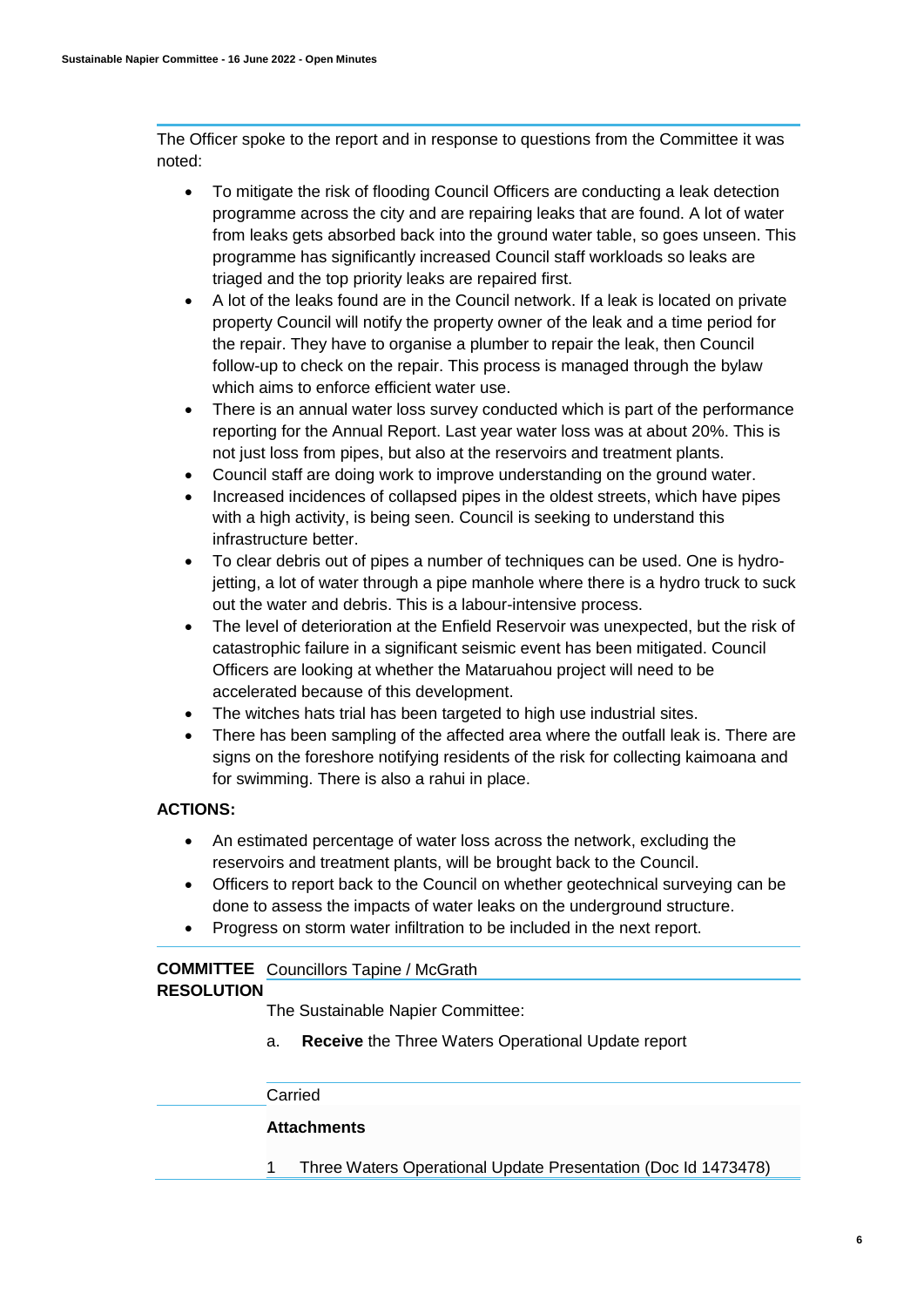## **4. JOINT SOLID WASTE BYLAW REVIEW UPDATE**

| Type of Report:             | Operational                                     |
|-----------------------------|-------------------------------------------------|
| Legal Reference:            | Local Government Act 2002                       |
| Document ID:                | 1468418                                         |
| Reporting Officer/s & Unit: | Cameron Burton, Manager Environmental Solutions |

### **4.1 Purpose of Report**

The purpose of this report is to update the Sustainable Napier Committee on the Joint (Hastings District and Napier City Councils) Solid Waste Bylaw Review

#### **At the meeting**

The Officer spoke to the report and in response to questions it was noted:

• Kaupapa Fatigue is something being experienced across the community. Many whānau are going from one hui to another. The worries about the environment are weighing heavy on iwi minds.

| <b>COMMITTEE</b><br><b>RESOLUTION</b> | Councillors Brosnan / Crown       |                                                                                                                                                                                                                                        |  |
|---------------------------------------|-----------------------------------|----------------------------------------------------------------------------------------------------------------------------------------------------------------------------------------------------------------------------------------|--|
|                                       | The Sustainable Napier Committee: |                                                                                                                                                                                                                                        |  |
|                                       | a.                                | <b>Receive</b> the report entitled Joint Solid Waste Bylaw Review Update                                                                                                                                                               |  |
|                                       | b.                                | <b>Endorse</b> the approach outlined in Option 1; slow down the pace of<br>the Solid Waste Bylaw review in order for alignment of that Bylaw<br>with national policy, strategy and legislation changes which are<br>currently underway |  |

Carried

## **5. INITIATION OF PROCESS TO CHANGE RESERVE PURPOSE**

|                  | .                     |
|------------------|-----------------------|
| Document ID:     | 1468780               |
| Legal Reference: | Reserves Act 1977     |
| Type of Report:  | Legal and Operational |

*Reporting Officer/s & Unit:* Bryan Faulknor, Manager Property

#### **5.1 Purpose of Report**

To obtain Council's approval to initiate the process to change the purpose of part of the vested local purpose recreation reserve on Marine Parade. This process is required to provide an appropriate reserve purpose to accommodate the restoration of the War Memorial attached to the Napier War Memorial Centre on Marine Parade.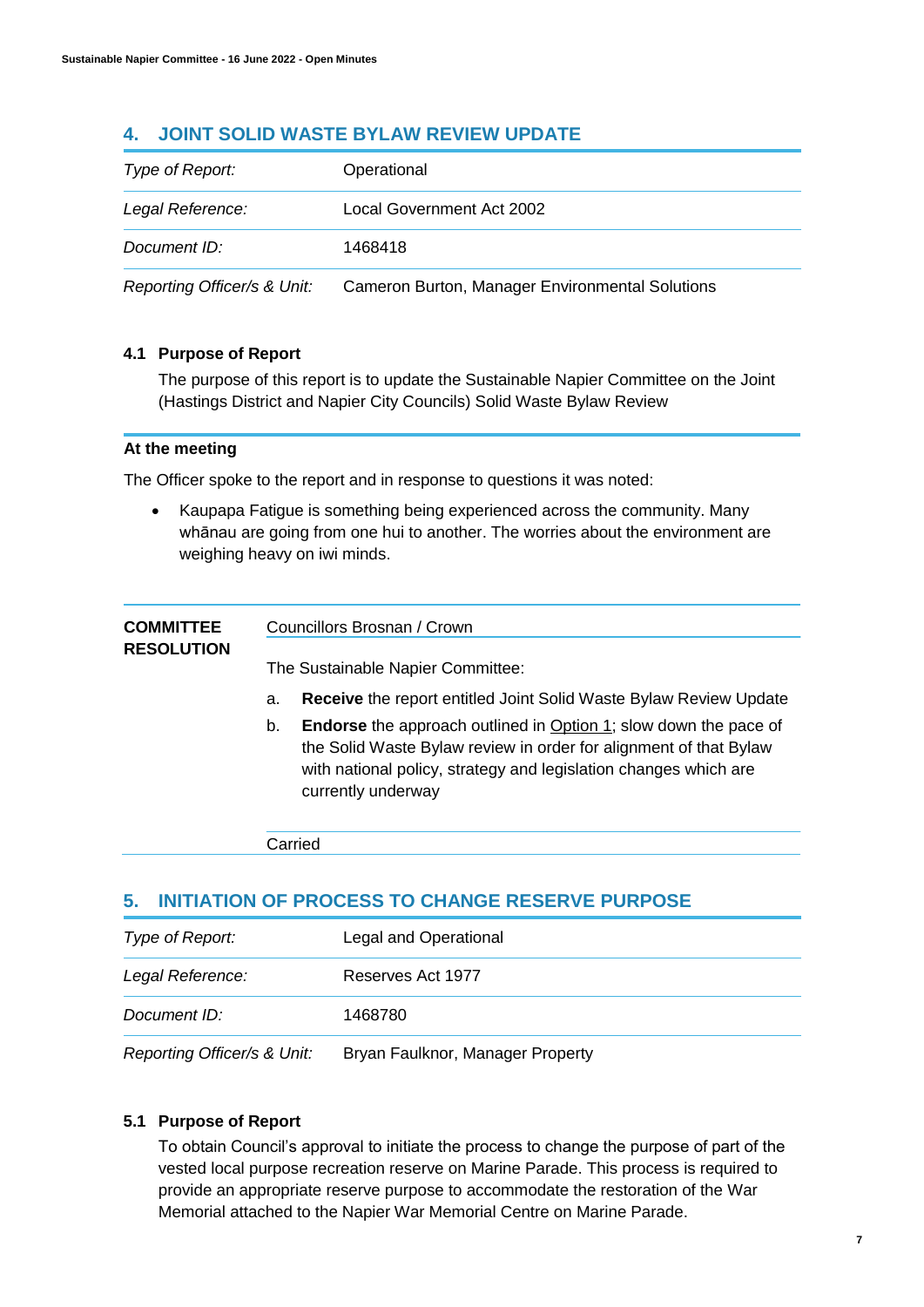#### **At the meeting**

The Officer spoke to the report and in response to questions from the Committee it was noted:

 This change of purpose is part of the War Memorial project. It is not something that was considered by the Working Group as that has been wound up; this is an operational paper based change which has been triggered by the physical works.

| COUNCIL<br><b>RESOLUTION</b> |                                   | Councillors Chrystal / Taylor                                                                                                                                                                                                                                   |  |  |
|------------------------------|-----------------------------------|-----------------------------------------------------------------------------------------------------------------------------------------------------------------------------------------------------------------------------------------------------------------|--|--|
|                              | The Sustainable Napier Committee: |                                                                                                                                                                                                                                                                 |  |  |
|                              | a.                                | <b>Approves</b> the initiation of the process, pursuant to Section 24A of<br>the Reserves Act 1977, to change the purpose of part of an existing<br>Marine Parade reserve as shown as area B and described as Pt Sec<br>3 SO396199 in the attached Scheme Plan. |  |  |
|                              |                                   | The change of purpose is from Local Purpose Passive Recreation<br>Reserve to Local Purpose Community Building Reserve.                                                                                                                                          |  |  |
|                              | b.                                | <b>Authorises</b> the Chief Executive to publically notify the proposed<br>change of purpose under Section 24A (2) of the Reserves Act 1977.                                                                                                                    |  |  |
|                              | $\mathbf{C}$                      | Notes that the reason for the change of purpose is to accommodate<br>the restoration of the War Memorial attached to the Napier War<br>Memorial Centre on Marine Parade.                                                                                        |  |  |
|                              | d.                                | Make a Decision of Council under delegated authority for the<br>reason that public notification of the proposed change of purpose is<br>required urgently to enable the process to commence.                                                                    |  |  |
|                              |                                   | Carried                                                                                                                                                                                                                                                         |  |  |

## **6. LEASE OF SUBSOIL OF ROAD**

| Type of Report:             | Legal and Operational                         |  |
|-----------------------------|-----------------------------------------------|--|
| Legal Reference:            | Local Government Act 2002                     |  |
| Document ID:                | 1466626                                       |  |
| Reporting Officer/s & Unit: | Bryan Faulknor, Manager Property              |  |
|                             | Jenny Martin, Property and Facilities Officer |  |

#### **6.1 Purpose of Report**

To obtain Council approval to an initial Agreement to Grant a lease of Subsoil of the Road and the actual formal Lease of Subsoil of Road to Pernot Ricard Winemakers Pty Limited trading as Church Road Winery.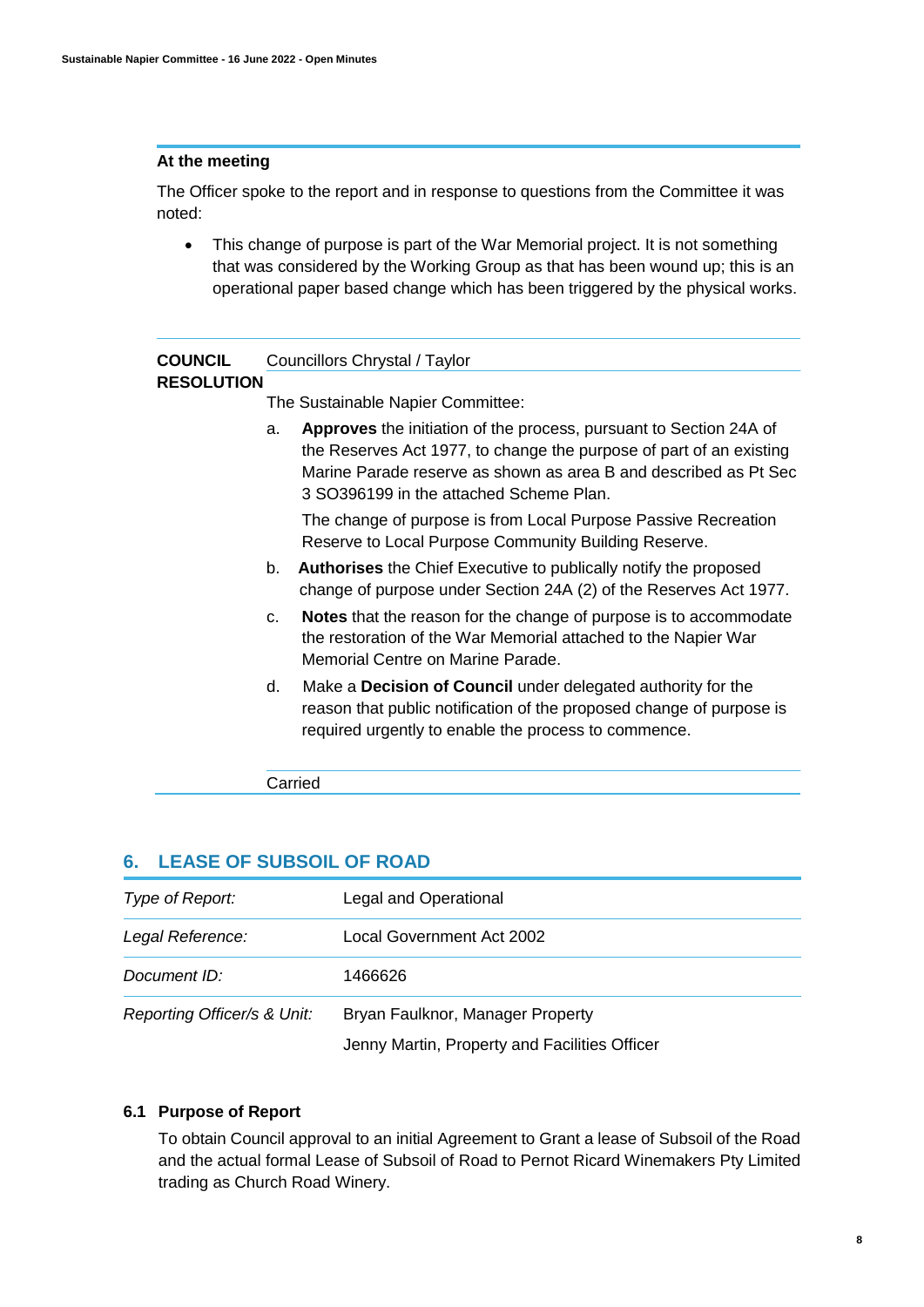#### **At the meeting**

The Officer spoke to the report and clarified that this is a process which will enable their trade waste to be dealt with appropriately and according to their trade waste consent.

#### **COMMITTEE**  Councillors Taylor / Tapine **RESOLUTION**

The Sustainable Napier Committee:

- a. **Approve** for the installation, operation and maintenance of two pipelines in part of the sub soil beneath Tironui Road, Taradale to Pernot Ricard Winemakers Pty Limited trading as Church Road Winery the following:
	- i. An Agreement to Grant a Lease of Subsoil of Road; and
	- ii. A Lease of Subsoil of Road pursuant to Section 341 of the Local Government Act 1974.

Carried

*Meeting adjourned 10.29am Meeting reconvened 12.09pm*